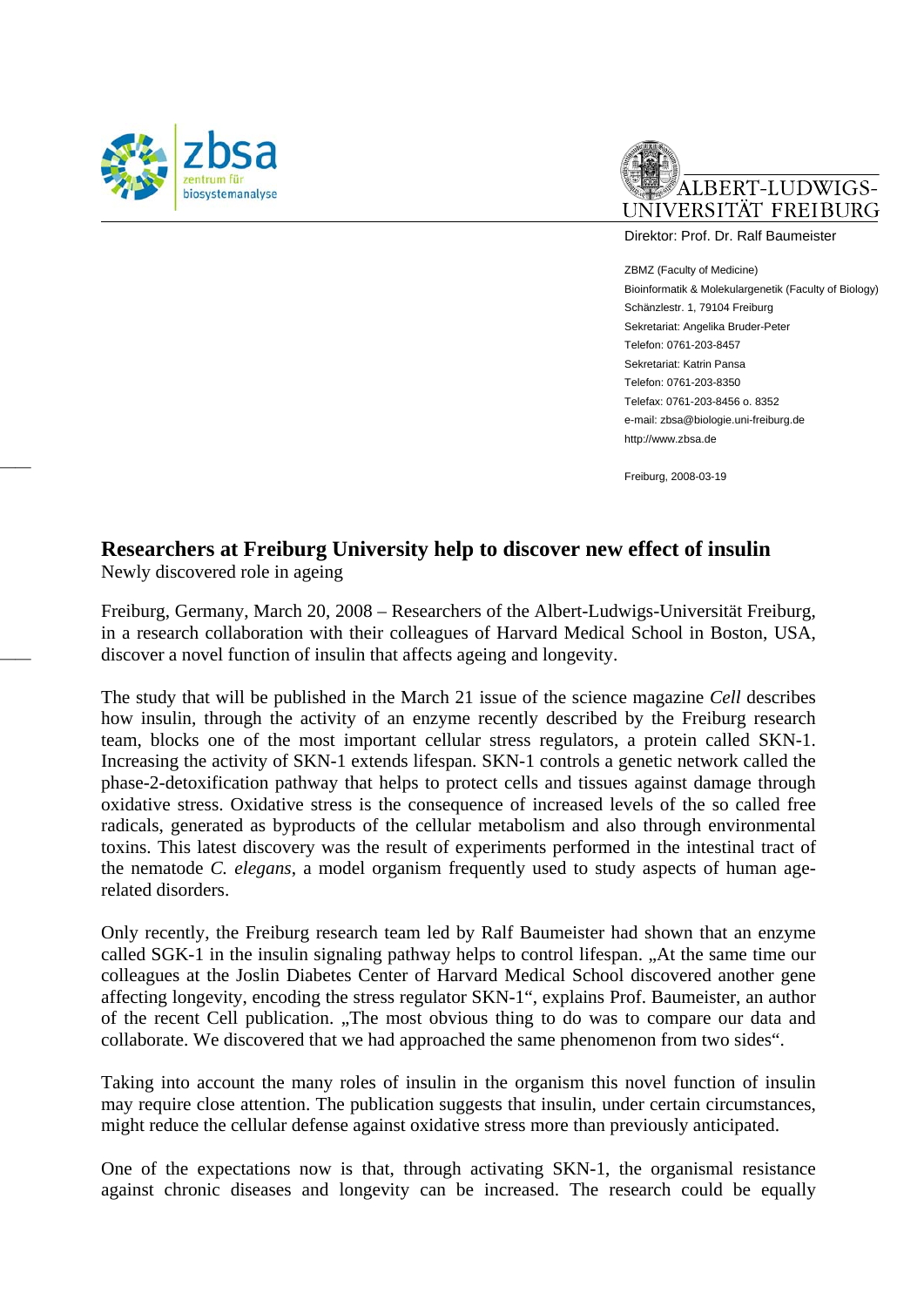important for a better understanding of diabetes and many of its complications, some of the most prominent are atherosclerosis and renal defects.

"But the most significant impact of our findings will be that on ageing research", both research, teams agree. "Although we already know since 1993 of the importance of insulin singaling for the control of organismal ageing, most of its details are still enigmatic", explains Baumeister. Until now, the researchers focused on a single genetic swich, the transcription factor FOXO, as the most important factor controlling lifespan. FOXO is switched off under normal conditions by insulin, and is equally important for the diabetes metabolism, stem cell maintenance, and tumor suppression. FOXO also regulates genes of the oxidative stress response. Reduced insulin signaling in *C. elegans*, for example through manipulating SGK-1, also activates a FOXO factor called DAF-16 that helps to protect against stress and expands lifespan.

This novel study now revealed the existence of SKN-1 as a second genetic switch that is also inhibited by insulin, but independent of FOXO. The data also suggest that SKN-1 controls a distinct genetic program of stress defence and anti-aging. "We felt like archaeologists discovering a secret treasure chamber. Activating SKN-1 was all that was needed to increase longevity of the worm, and this will open an entirely new research field", says Baumeister, who iass Director of the Freiburg Center for Systems Biology ZBSA aims at understanding the details of this complex regulatory network of ageing.

It will be important now to repeat the experiments in higher organisms. In mammals, insulin and the related insulin-like growth factor are both involved in an intricate network that is not yet understood in detail. However, as both teams agree, novel findings discovered in *C. elegans* could frequently be reproduced in mice and humans.

The Freiburg research team uses *C. elegans* as an animal model for a number of human agerelated diseases. Their work in the past repeatedly helped to a better understanding of Alzheimer's and Parkinson's Disease, and also contributed to research in muscular dystrophies. The study conducted at the University of Freiburg was financially supported by the German Ministery of Research (BMBF), a Landesstiftung grant of the State Baden-Württemberg, the Fonds der Chemischen Industrie Germany, the German Research Council, and the European Community.

### **About ZBSA – The Freiburg Center of Systems Biology**

ZBSA is an interdisciplinary research center funded by the State Baden-Württemberg and the Albert-Ludwigs-Universität Freiburg. This interdisciplinary center is supported by all science faculties of the university. In its brand-new facilities, experimental scientists from Biology and Medicine and theoretical scientists from Physics and Mathematics collaborate with robotics and computer specialists for a better understanding of the complex interplay of genes and proteins in the organism and during diseases. ZBSA is the central facility for the scientific projects that are funded by the German Excellence Initiative as the result of a national competition.

## **Please contact for further information:**

Prof. Dr. Ralf Baumeister ZBSA Zentrum für Biosystemanalye